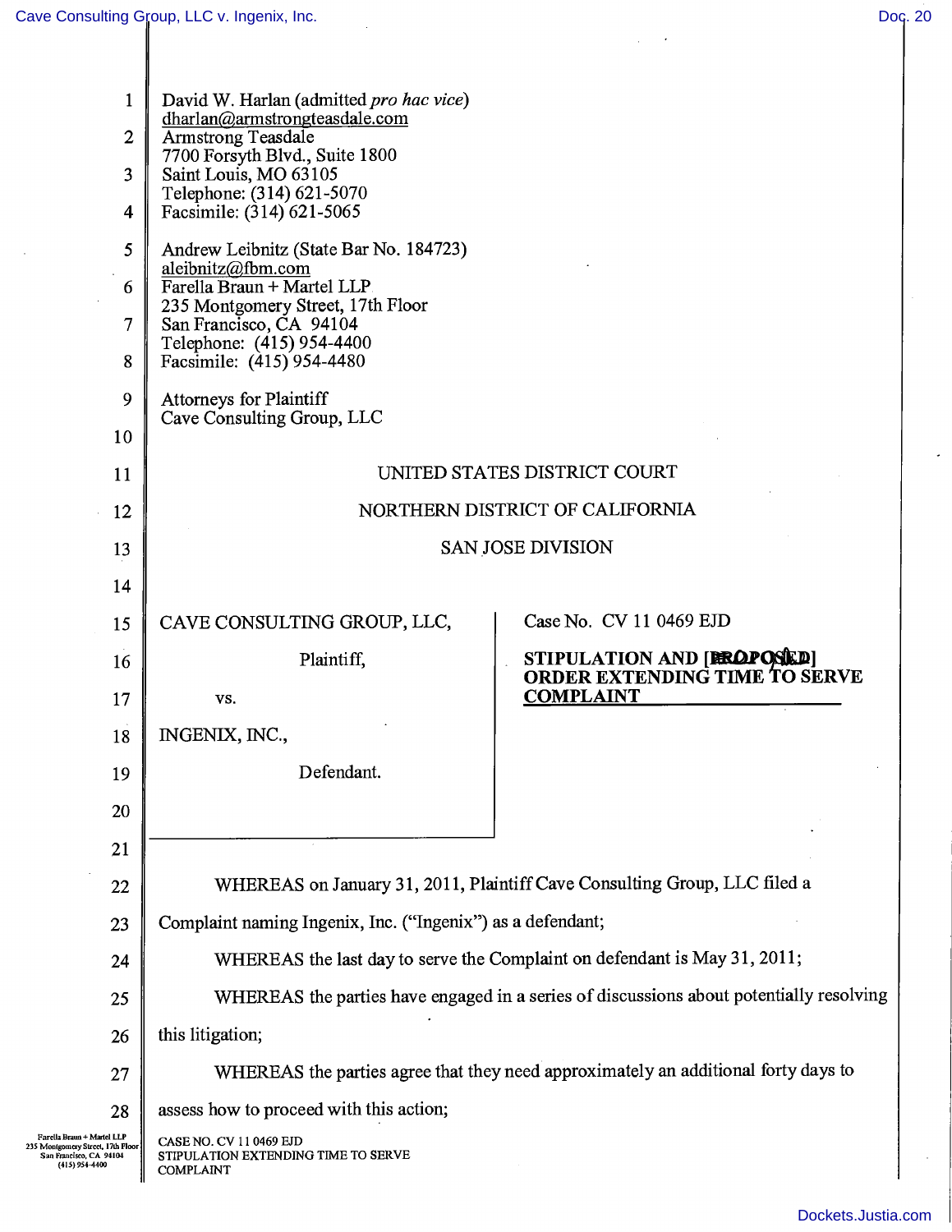| $\mathbf{1}$                                                        |                                                                                                    | WHEREAS counsel for Ingenix, Inc., Devan Padmanabhan of Dorsey & Whitney (50 S.      |
|---------------------------------------------------------------------|----------------------------------------------------------------------------------------------------|--------------------------------------------------------------------------------------|
| $\boldsymbol{2}$                                                    | Sixth St., Suite 1500, Minneapolis, MN 55402, (612) 340-2600), has not yet appeared in this        |                                                                                      |
| 3                                                                   | matter, but agrees to the continuance proposed herein while preserving all rights to answer, move, |                                                                                      |
| 4                                                                   | or otherwise respond to the Complaint once served;                                                 |                                                                                      |
| 5                                                                   | IT IS HEREBY STIPULATED AND AGREED THAT the time to serve the Complaint is                         |                                                                                      |
| 6                                                                   | extended by forty days and the Plaintiff may serve the Complaint by July 11, 2011.                 |                                                                                      |
| 7                                                                   |                                                                                                    |                                                                                      |
| 8                                                                   | Dated: May 26, 2011                                                                                | FARELLA BRAUN + MARTEL LLP                                                           |
| 9                                                                   |                                                                                                    |                                                                                      |
| 10                                                                  |                                                                                                    | By: /s/ Andrew Leibnitz<br>Andrew Leibnitz                                           |
| 11                                                                  |                                                                                                    | <b>Attorney for Plaintiff</b><br>Cave Consulting Group, LLC                          |
| 12                                                                  |                                                                                                    |                                                                                      |
| 13                                                                  |                                                                                                    |                                                                                      |
| 14                                                                  |                                                                                                    |                                                                                      |
|                                                                     |                                                                                                    |                                                                                      |
| 15                                                                  |                                                                                                    | <b>ORDER</b>                                                                         |
| 16                                                                  |                                                                                                    | Pursuant to stipulation and for good cause shown, the time to serve the Complaint is |
| 17                                                                  | extended by forty days and the Plaintiff may serve the Complaint by July 11, 2011.                 |                                                                                      |
| 18                                                                  |                                                                                                    |                                                                                      |
| 19                                                                  | Dated: May 27, 2011                                                                                | Hon. Edward J. Davila                                                                |
| 20                                                                  |                                                                                                    | United States District Court Judge                                                   |
| 21                                                                  |                                                                                                    |                                                                                      |
| 22                                                                  |                                                                                                    |                                                                                      |
| 23                                                                  |                                                                                                    |                                                                                      |
| 24                                                                  |                                                                                                    |                                                                                      |
| 25                                                                  |                                                                                                    |                                                                                      |
| 26                                                                  |                                                                                                    |                                                                                      |
| 27                                                                  |                                                                                                    |                                                                                      |
| 28<br>Farella Braun + Martel LLP<br>5 Montgomery Street, 17th Floor | CASE NO. CV 11 0469 EJD                                                                            | $-2-$                                                                                |

 $\mathcal{A}^{\mathcal{A}}$ 

 $\ddot{\phantom{a}}$ 

 $\hat{\mathcal{L}}$